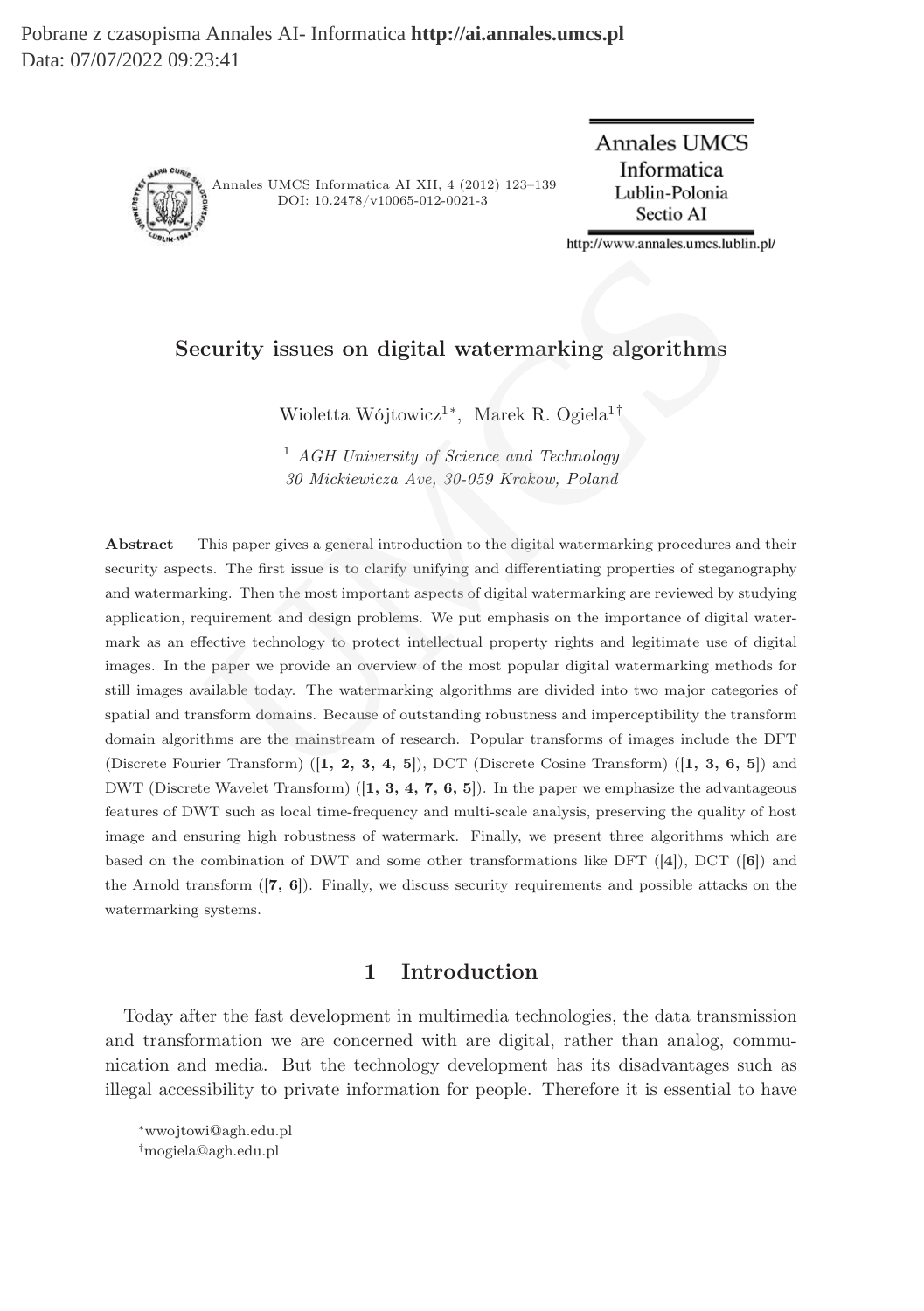a knowledge to be able to limit the illegal accessibility to private information. To deal with this serious problem of copyright protection and data authentication, the watermarking technique could be applied. Watermarking just like steganography is strongly connected with cryptography - secure communication used for protecting information in computer systems  $([8, 9])$ . Although both watermarking and steganography describe techniques that are used to imperceptibly convey information by embedding it into the cover data, they differ from each other in many aspects.

Steganographic methods are usually not robust against modification of the data, or have only limited robustness and protect the embedded information against technical modifications that may occur during transmission and storage, like format conversion, compression, or digital-to-analog conversion.

Watermarking, as opposed to steganography, has the additional requirement of robustness against possible attacks. Robustness has strong implications in the overall design of a watermarking system. Watermarks do not always need to be hidden, as some systems use visible digital watermarks, but most of the literature has focused on imperceptible (invisible, transparent, or inaudible, depending on the context) digital watermarks which have wider applications. A popular application of watermarking is to give a proof of ownership of digital data by embedding copyright statements. It is obvious that for this application the embedded information should be robust against manipulations that may attempt to remove it. The information hidden by a watermarking system is always associated with the digital object to be protected or with its owner while steganographic systems just hide any information ([1, 2]). rigues that are used to imperceptibly convey information by embeted and, they differ from each other in many aspects.<br>Their methods are usually not robust against modification of the dimited robustness and protect the embe

# 2 Digital watermarking characteristics

The digital watermarking technique (watermark insertion or watermark embedding) is generally speaking hiding useful information in the multimedia data (cover media). The hidden information (a watermark), may be the serial number or random number sequence, copyright message, ownership identifier, text, binary or gray level image etc. After watermark embedding the original cover media become slightly modified and the modified content is called the watermarked content. In this paper we are focused just on the invisible watermarks inserted in the digital still images, especially their properties and algorithms of their insertion. It will be proven that depending on the watermarking application and purpose, different requirements arise resulting in various design issues (e.g.  $[4, 7, 6]$ ).

For the real-world digital watermarking systems in still images, a few very general properties, shared by all proposed systems, can be identified. One of them is watermark imperceptibility which is a common requirement and independent of the application purpose. It is normally required to have a watermarked image which should perceptually be as close to the original image as possible. To evaluate the imperceptibility, generally, the Peak Signal to Noise Ratio (PSNR) can be used. The PSNR is the least mean square errors between the original and watermarked images (Fig. 4).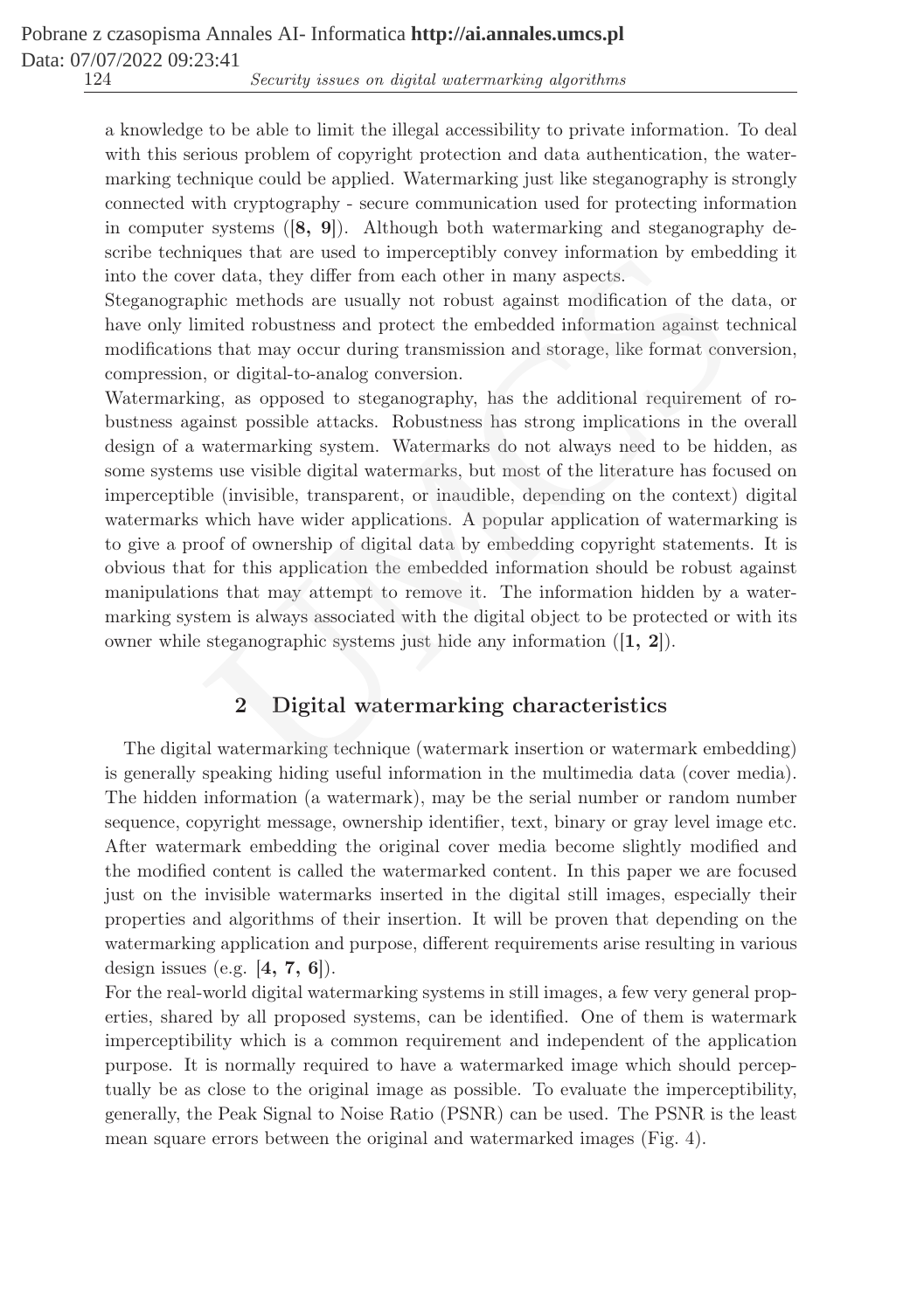The additional requirements have to be taken into consideration when designing watermarking techniques ([1]):

- Robustness of the watermarked data against modifications and/or malicious attacks is one of the key requirements in watermarking. However, there are applications where it is less important than in others.
- Watermark security is essential because in most applications, such as copyright protection, the secrecy of embedded information needs to be assured.
- Capacity of the watermarking system is defined as the maximum amount of information that can be embedded in the cover work.
- Computational cost should be as low as possible because the watermarking method with high complex algorithms will require both more software and hardware resources.

The ultimate watermarking method should resist any kind of distortion introduced by the standard or malicious data processing. Thus, practical systems must implement a compromise between the robustness and the competing requirements like invisibility and information rate.

# 2.1 The most popular watermarking applications

The requirements that watermarking systems have to comply with are always based on their application. In general watermarking methods have to be robust, but different levels of required robustness can be identified. One of the simplest classification determines two basic types of watermarks: robust and fragile watermarks ([3]). Fragile watermarks are those that have only very limited robustness. They are applied to detect modifications of the watermarked data, rather than conveying information. Applications of robust watermarks: Note that provides are the security is essential because in most applications, such a<br>star protection, the secrecy of embedded information needs to be as<br>similar protection, the secrecy of embedded information needs to be

- Copyright protection is probably the most prominent application of watermarking today. The objective is to embed information about the source, and thus typically the copyright owner, of the data in order to prevent other parties from claiming the copyright on the data. Thus, the watermarks are used to resolve rightful ownership, and this application requires a very high level of robustness.
- Fingerprinting relates to watermarking applications where information such as the creator or recipient of digital data is embedded as watermarks. This is useful to monitor or trace back illegally produced copies of the data that may circulate, and is very similar to serial numbers of software products.
- A robust watermark sometimes can be used to the access control of some systems. Then it is desirable to have a copy and usage control mechanism to prevent illegal copy of the content or limit the number of times of copying.

Applications for fragile watermarks: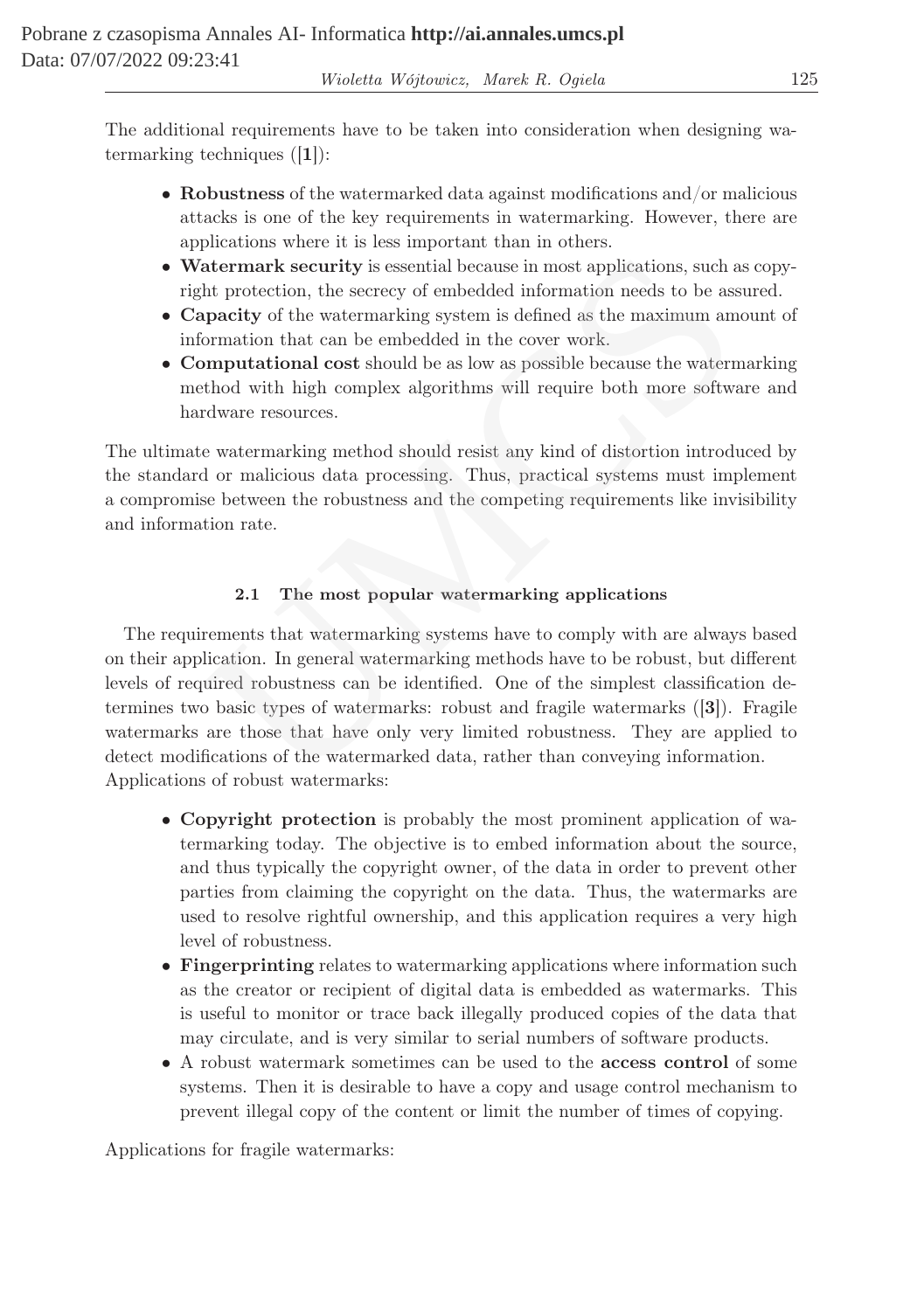- In commercial applications, the authentication of document is very important. Thus, to protect document, a large number of authentication techniques can be used and one of them is the fragile watermark embedding.
- The second approach of the fragile watermark is the authentication of evidence in the court. The images of crime or violation can be used as evidence in the court, but the authentication of such evidence should be proved.
- Complete authentication checks the integrity of the entire multimedia. To authenticate the content, a simple way is to compute a signature and use this signature to perform authentication. Any change in the content will cause change of the signature, thus we can detect the modification.

#### 2.2 Watermarking systems

A typical watermarking system is shown in Fig. 1. There are two key parts: a watermark embedding system (watermark insertion, watermark embedding) and a watermark recovery system (also called watermark extraction or watermark decoder).



Fig. 1. Typical watermark system model.

The input to the scheme is the watermark  $W$ , the cover image  $I$  and an optional public or secret key k. The key may be used to enforce security of the system. All practical systems employ at least one key, or even a combination of several keys (i.e. Arnold transform in  $[7, 6]$ . The output of the watermarking embedder is the watermarked content Iw, which should be as close to I as possible in most cases. Then in the distribution channel (i.e. the Internet) the watermarked image  $Iw$  is exposed for the authorized or unauthorized attacks, which could make it modified  $(Iw^*)$ . As a consequence, the inputs to the watermark extractor are the modified watermarked content  $Iw^*$ , secret key k and depending on the method, the original image or the watermark. Finally the output of the extractor is either the recovered watermark W' or some confirmation if  $Iw^*$  contains the watermark W. There are some types of watermarking schemes arising from different combinations of inputs and outputs of the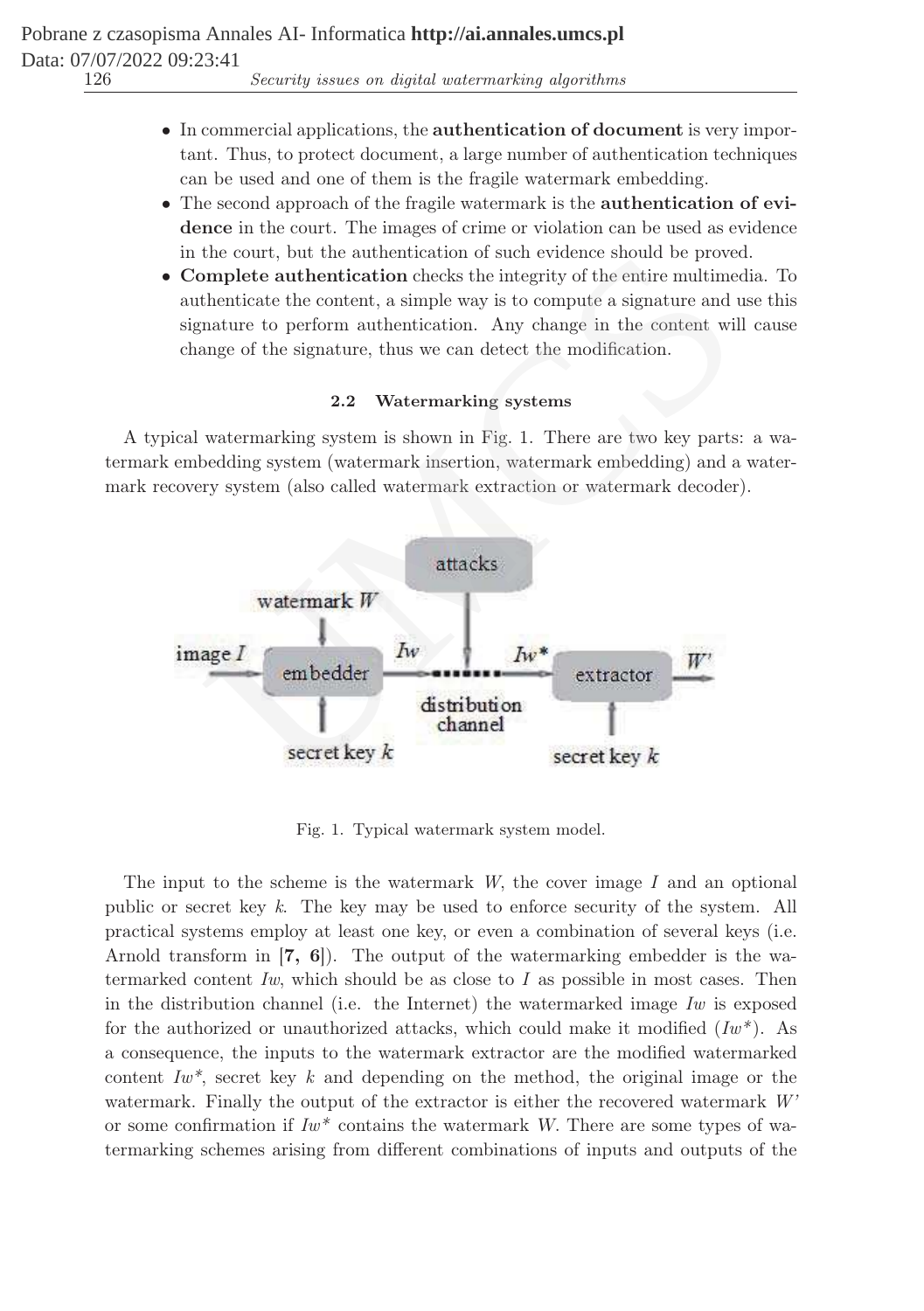extractor ([3]): nonblind watermarking (systems require at least the original image, which is used as a hint to find where the watermark could be in  $Iw$ ), semiblind watermarking (does not use the original data for detection), blind watermarking (it requires neither the original image I nor the embedded watermark  $W$ ). To sum up, some issues



Fig. 2. Simple watermarking scheme in DWT domain, original image (a), watermark (b), watermarked image (c), extracted watermark (d).

of designing watermarking systems should be identified. Firstly if  $Iw$  is unmodified, the detected watermark  $W'$  should be exactly the same as  $W$  (Fig. 2.). Secondly, for robust watermarking if Iw is modified,  $W'$  should still match  $W$  well to give clear judgment of existence of watermark. Finally, for fragile watermarking, W' will be totally different from W after even the slight modification to Iw. What is more,  $W'$  indicates the possible tampering to  $Iw^*$  and gives information about degradation of Iw.

## 3 Watermarking domains

The watermark embedding techniques should assure that insertion of the watermark modifies the cover image in a perceptually invisible manner. For the sake of imperceptibility and robustness, it is worth considering different image domains, especially that transformation of image domain could be treated as watermarking technique as well. There are two general categories: spatial domain techniques and transform domain techniques, that are described in this section.

The application purpose and desired robustness of watermark influence the design process. For example if we need a method that is resilient to the JPEG compression with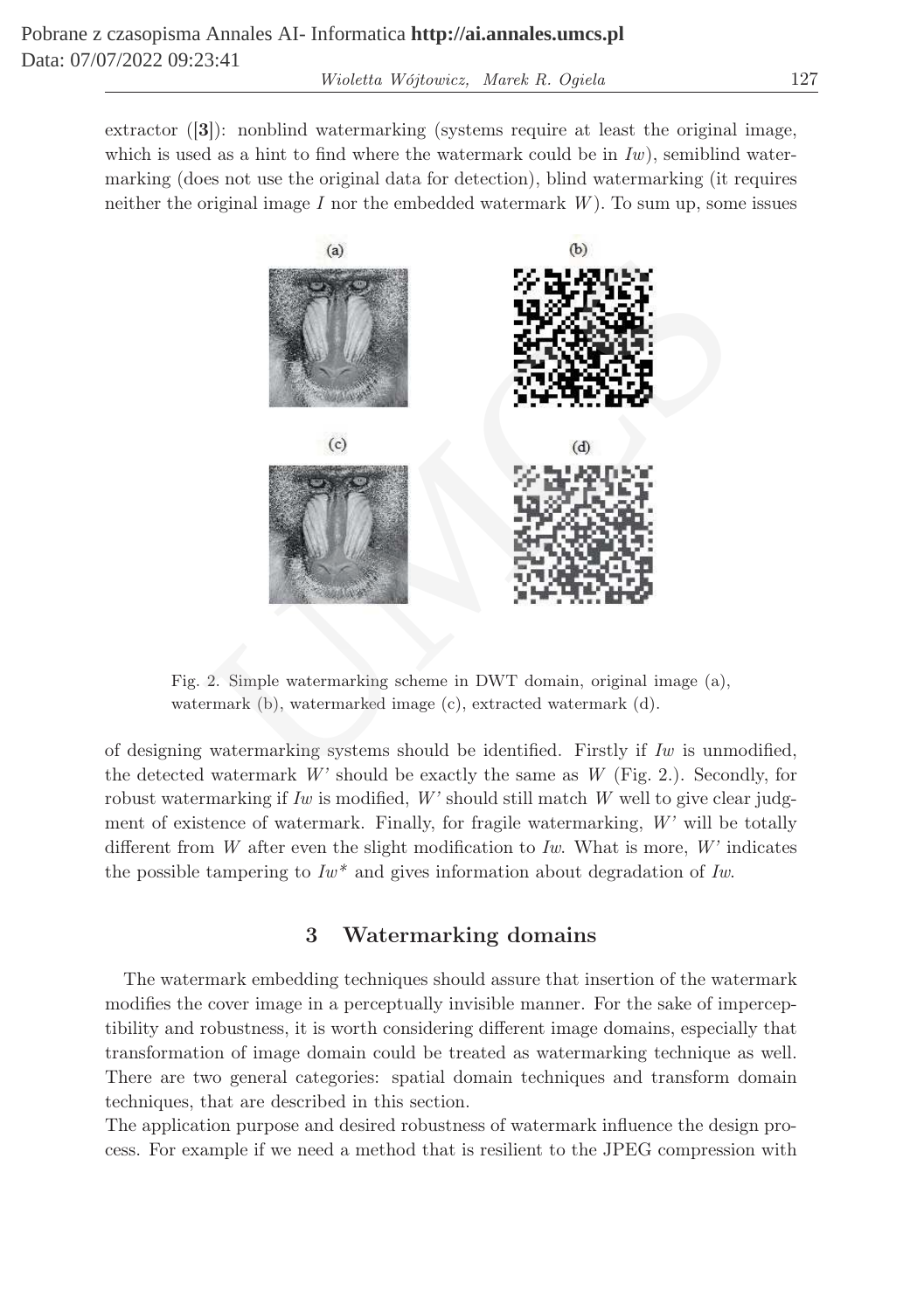high compression factors, it is probably more efficient to employ a method working in a transform domain than to use the one that works in the spatial domain. Similarly, if the method should accommodate generalized geometrical transformations, that is rotation, scaling and shearing, an approach in the spatial domain is probably more suitable.

#### 3.1 Spatial domain watermarking

The spatial domain is the most straight forward way to hide the information, because the watermark is directly embedded in the cover image. As a direct consequence, one of the advantages of spatial domain watermarking is simplicity of the proposed methods. Another advantage could be an exact control of the maximum difference



Fig. 3. Watermarking scheme with watermark as modulated pseudo random noise; watermark (a), noise modulation of watermark (b), original image (c), original image with modulated watermark (d), demodulation of watermark  $(e)$ , detected watermark  $(f)$ ,  $([5])$ .

between the original and watermarked contents as well as possibilities of designing near-lossless watermarking systems. The most common techniques, which are used for watermarking in the spatial domain, are:

- adding the pseudo random noise pattern to the intensity of image pixels the most straightforward method, the noise signal is usually integers like  $(-1, 0, 1)$ , the noise is generated by a key and should not correlate with the content of the image (Fig. 3).
- Least significant bit (LSB) modification is a common method for embedding the watermark in the host data. The method consists in the manipulation of LSBs of images in a manner which is not detectable and imperceptible to human eyes. The basic idea is that the LSBs of original 8-bit grey level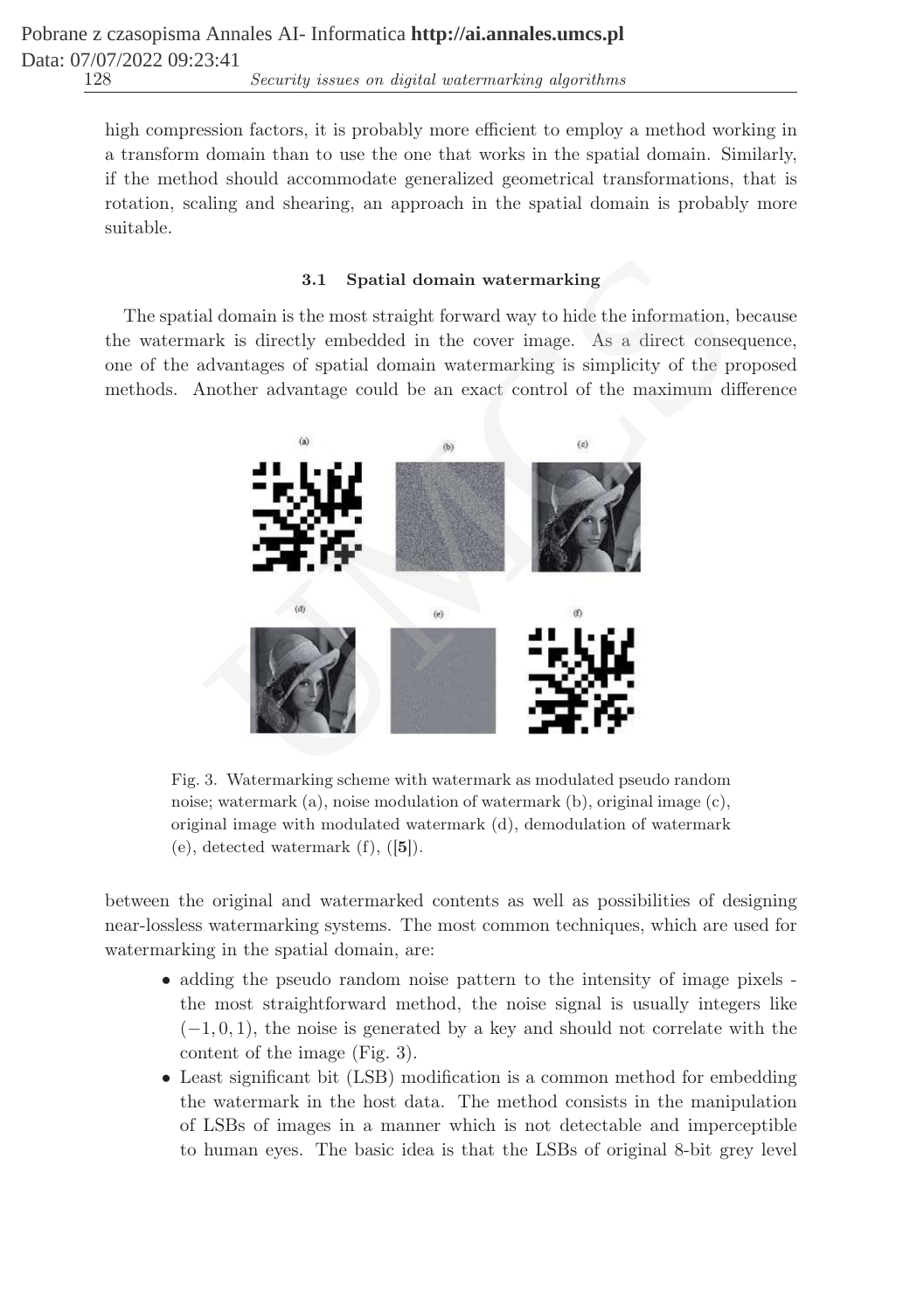image are discarded first, then the LSBs are replaced by the permuted binary watermark of the same size as the original one (Fig. 4).



Fig. 4. LBS algorithm for grey cover image and grey watermark, original image (a), watermark (b), watermarked image (c), watermark - only the most significant bits (d) and PSNR as a function of amount of watermarked bits.

#### 3.2 Frequency domain watermarking

Transformation of image from the spatial to the frequency domain rises both imperceptibility and robustness of watermarking schemes. The most popular transforms operating in the frequency domain are: Discrete Fourier Transform (DFT), Discrete Cosine Transform (DCT) and Discrete Wavelet Transform (DWT).

#### 3.2.1 Discrete Fourier Transform

Any digital image of the size  $N_1 \times N_2$  can be treated as a matrix with  $N_1$  rows and  $N_2$  columns. The intensity values of image pixels, which are represented by the elements of this matrix are denoted by the two-dimensional signal  $f(n_1, n_2)$ , where  $n_1 = 0, 1, 2, \ldots, N_1 - 1, n_2 = 0, 1, 2, \ldots, N_2 - 1$ . For each pair of frequencies  $(k_1, k_2) \in$  $N_1 \times N_2$  we can define the Discrete Fourier Transform as follows

$$
F(k_1, k_2) = \frac{1}{\sqrt{N_1 N_2}} \sum_{n_1=0}^{N_1-1} \sum_{n_2=0}^{N_2-1} f(n_1, n_2) \exp(-\frac{i2\pi n_1 k_1}{N_1} - \frac{i2\pi n_2 k_2}{N_2}).
$$
 (1)

This representation provides many interesting characteristics of the image, which could be developed in watermarking techniques. It is essential to study how geometrical transformations of the image in the spatial domain affect this image in the DFT domain. Below there are the examples of the most popular transformations: translation, scaling and rotation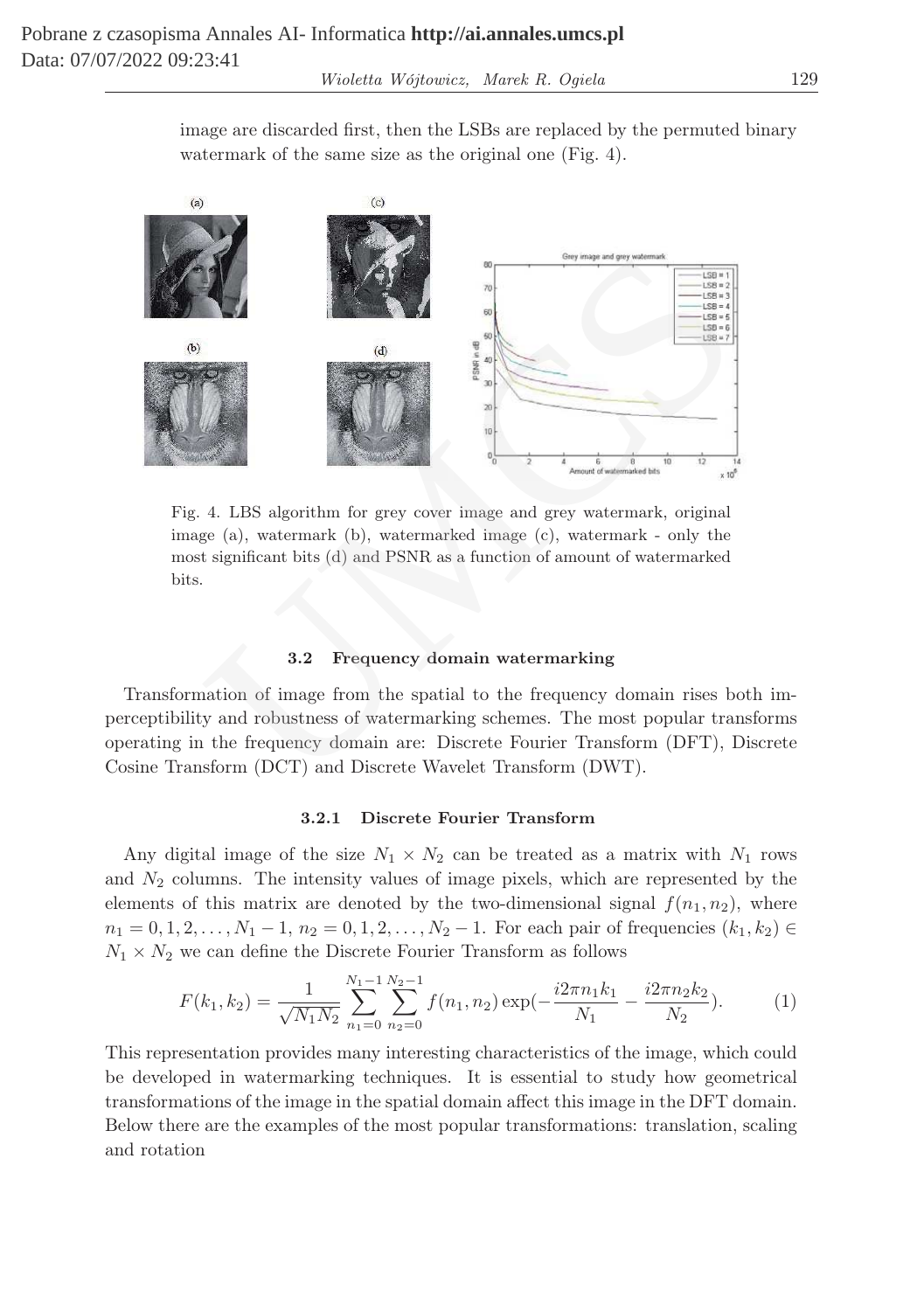$f(n_1 + a, n_2 + b) \leftrightarrow F(k_1, k_2) \exp(-i(ak_1 + bk_2)),$  (2)

$$
f(n_1a, n_2b) \leftrightarrow F(k_1/a, k_2/b), \tag{3}
$$

 $f(n_1cos\theta - n_2sin\theta, n_1sin\theta + n_2cos\theta) \leftrightarrow F(n_1cos\theta - n_2sin\theta, n_1sin\theta + n_2cos\theta).$  (4)

It seems that shifting in the spatial domain is cleared like the linear shifting in the DFT phase. The scaling in the spatial domain appears to be an inverse one in the frequency domain. The rotation of image just identical to  $\theta$  in the spatial domain is caused by the rotation of DFT of image to the same extent. Some of the changes like rotation and scaling affect the DFT magnitude. However, replacing the DFT transform with an invariant one like the log-polar mapping  $(5)$  (LMP), which is also called the Fourier-Mellin transform ([3, 4]) has some advantages

$$
u = e^{\rho} \cos(\theta), \qquad v = e^{\rho} \sin(\theta). \tag{5}
$$

After applying the DFT, which is invariant to translation, every amplitude in the DFT at the position  $(u, v)$  is projected in a new coordinate space  $(\rho, \theta)$ . In this new coordinate system, rotation and scaling are converted into translation. By calculating the amplitude of the DFT of the LMP, the resulting domain is invariant rotation, scaling, and translation (RST). This property is very important, especially that the watermarks in the DFT domain are robust against translations. As a consequence, construction of the transform domain, which could be insensitive to rotations and scaling is possible. at sintung in the spatial domain is ceated like the linear sintung<br>
The scaling in the spatial domain appears to be an inverse one<br>
omain. The rotation of image just identical to  $\theta$  in the spatial do<br>
he rotation of DFT

In practice in watermarking techniques, which are based on the DFT transform, DFT is used twice times. Firstly, when we change the domain of original cover image and secondly, after changing the coordinates to the log-polar ones. This transformation is more often used than the common DFT.

#### 3.2.2 Discrete Cosine Transform

For every block (size  $N \times N$ ) of image, the connection between the spatial domain image pixels  $f(n_1, n_2)$ , and the DCT domain coefficients  $F(k_1, k_2)$  is

$$
F(k_1, k_2) = \sum_{n_1=0}^{N-1} \sum_{n_2=0}^{N-1} C(n_1)C(n_2)f(n_1, n_2)cos(\frac{\pi(2n_1+1)k_1}{2N})cos(\frac{\pi(2n_2+1)k_2}{2N}), \quad (6)
$$

where  $C(n_1) = C(n_2) = \sqrt{\frac{1}{N}}$  $\frac{1}{N}$  for  $k_1 = k_2 = 0$  or  $C(n_1) = C(n_2) = \sqrt{\frac{2}{N}}$  $\frac{2}{N}$  for  $k_1 =$  $k_2 = 1, 2, \ldots, N - 1$ . After computing DCT of image, the frequencies are divided into three main categories: low, medium and high frequencies. Due to the fact that the low frequencies are sensitive to image distortions and high frequencies are eliminated during the JPEG compression, the watermark is embedded in the medium frequencies. Embedding the watermark in these coefficients enables robustness against compression (which was impossible in the DFT domain) and other distortions ([6]). This method has also some disadvantages such as a lack of robustness to the geometrical distortions (rotation, scaling etc.).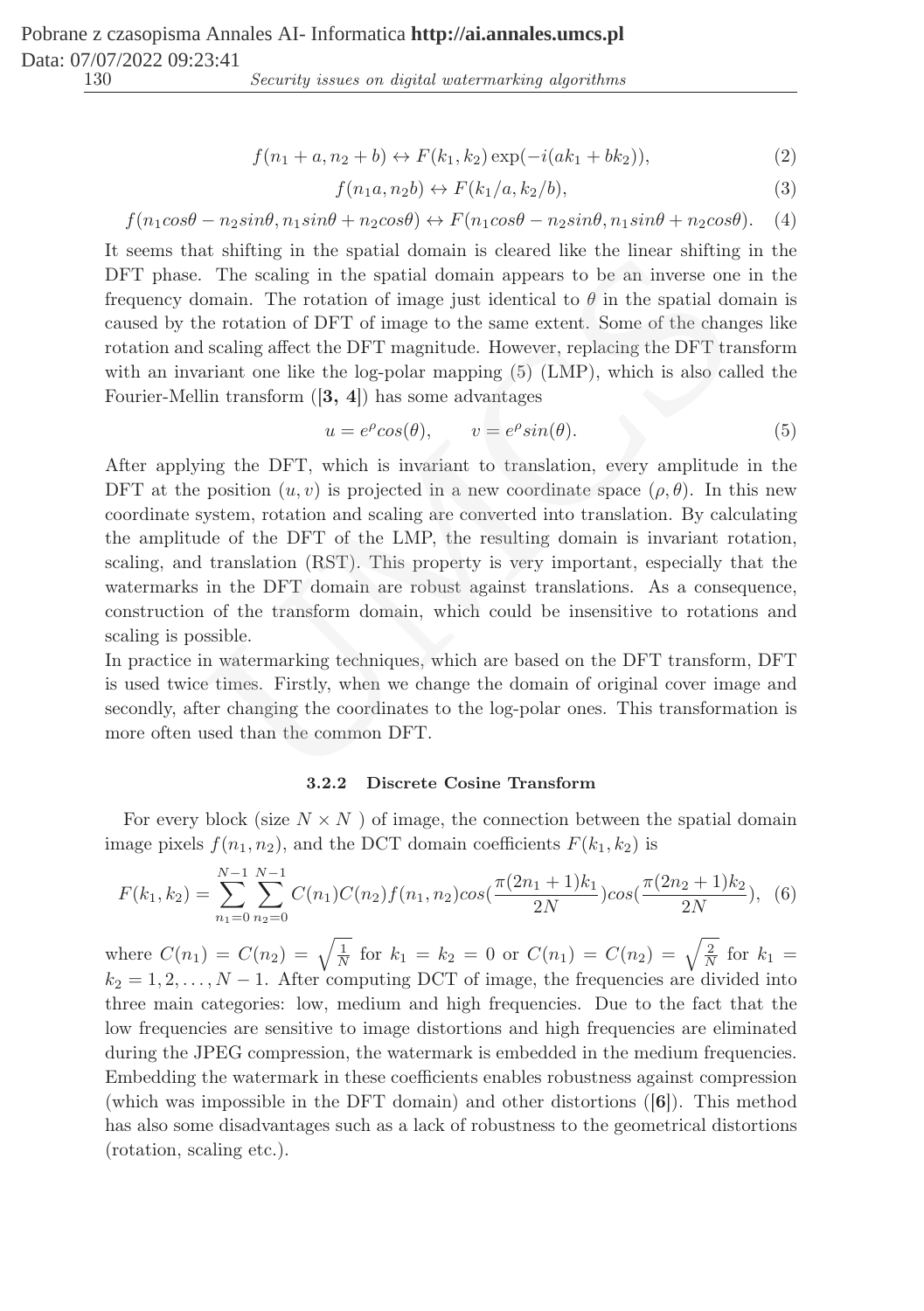#### Wioletta Wójtowicz, Marek R. Ogiela 131

#### 3.2.3 Discrete Wavelet Transform

DWT also provides excellent space for image watermarking. Contrary to DFT and DCT, DWT is a hierarchical transformation, which enables analysis of image in the spatial-frequency domain. Then watermark could be added to the coefficients of transformation, that are exposure and frequency functions. Wavelets representation of any one-dimensional signal could be generalized, therefore the wavelet multi-resolution representation of the image is proven ([3]). The entity of this method is decomposition of the two-dimensional signal  $f(n_1, n_2)$  into the sequence of signals with the decreasing resolution. The algorithm decomposes the original image into four subimages and obviously every component has a dimension equal to a quarter of the original image dimension. The subimages could be next decomposed recursively in the same way. Finally, the representation of the image on many resolution levels could be obtained. In practice to get the wavelet decomposition, the highpass filter (H) and lowpass filter (L) are applied to the rows and columns of the image in the spatial domain. Mathematically the wavelet transformation of the image is the convolution operation on the image pixels. Decomposition could be repeated recursively and for the nth level of decomposition, the following components of image are obtained: onal signal could be generalized, therefore the wavelet multi-resolution<br>of the image is proven ([3]). The entity of this method is decomp<br>ilmensional signal  $f(n_1, n_2)$  into the sequence of signals with the c<br>n. The algo

$$
L_n = [L_{n_1} * [L_{n_2} * L_{n-1}]_{\downarrow 2,1}]_{\downarrow 1,2} \tag{7}
$$

$$
D_n^V = [L_{n_1} * [H_{n_2} * L_{n-1}]_{\downarrow 2,1}]_{\downarrow 1,2}
$$
\n(8)

$$
D_n^H = [H_{n_1} * [L_{n_2} * L_{n-1}]_{\downarrow 2,1}]_{\downarrow 1,2}
$$
\n(9)

$$
D_n^D = [H_{n_1} * [H_{n_2} * L_{n-1}]_{\downarrow 2,1}]_{\downarrow 1,2}
$$
\n(10)

where:  $*$  is the convolution operator,  $L_0$  - the original image,  $\downarrow 2, 1$  - the sampling of rows,  $\downarrow$  1, 2 - the sampling of columns,  $H_{n_1}, L_{n_1}$  - the highpass and lowpass filtres along the rows,  $H_{n_2}, L_{n_2}$  - highpass and lowpass filtres along the columns.

The lowpass filters remove high frequency elements from the image. Thus from the image the convulsive changes in intensity of adjacent pixels are removed. Due to this, the edges on the image seem to be blurred. These filters are usually used to eliminate noise or to smooth slightly the image. The highpass filter extracts high frequency elements from the image. These filters are used to specify the details of the image or the edges of objects. The  $L_n$  component is obtained by lowpass filtering of the component  $L_{n-1}$ , thus for n equal to 1 it complies the original image. Then  $D_n^l$ , for  $l = H, V, D$  are obtained by filtering  $L_{n-1}$  in appropriate directions. Thus these components include: horizontal, vertical and diagonal details of the image respectively. The three-level wavelet decomposition scheme is shown in Fig. 5. It is proven that the details of image are placed in the low frequency region  $(LL_n)$ , therefore inserting the watermark in this area will damage quality of the image. On the other hand, the high frequency coefficients include less information  $(HH_n)$ , so they are not robust against the compression. For these reasons, the watermark is usually inserted in the medium frequency area  $(LH_n \text{ and } HL_n)$ .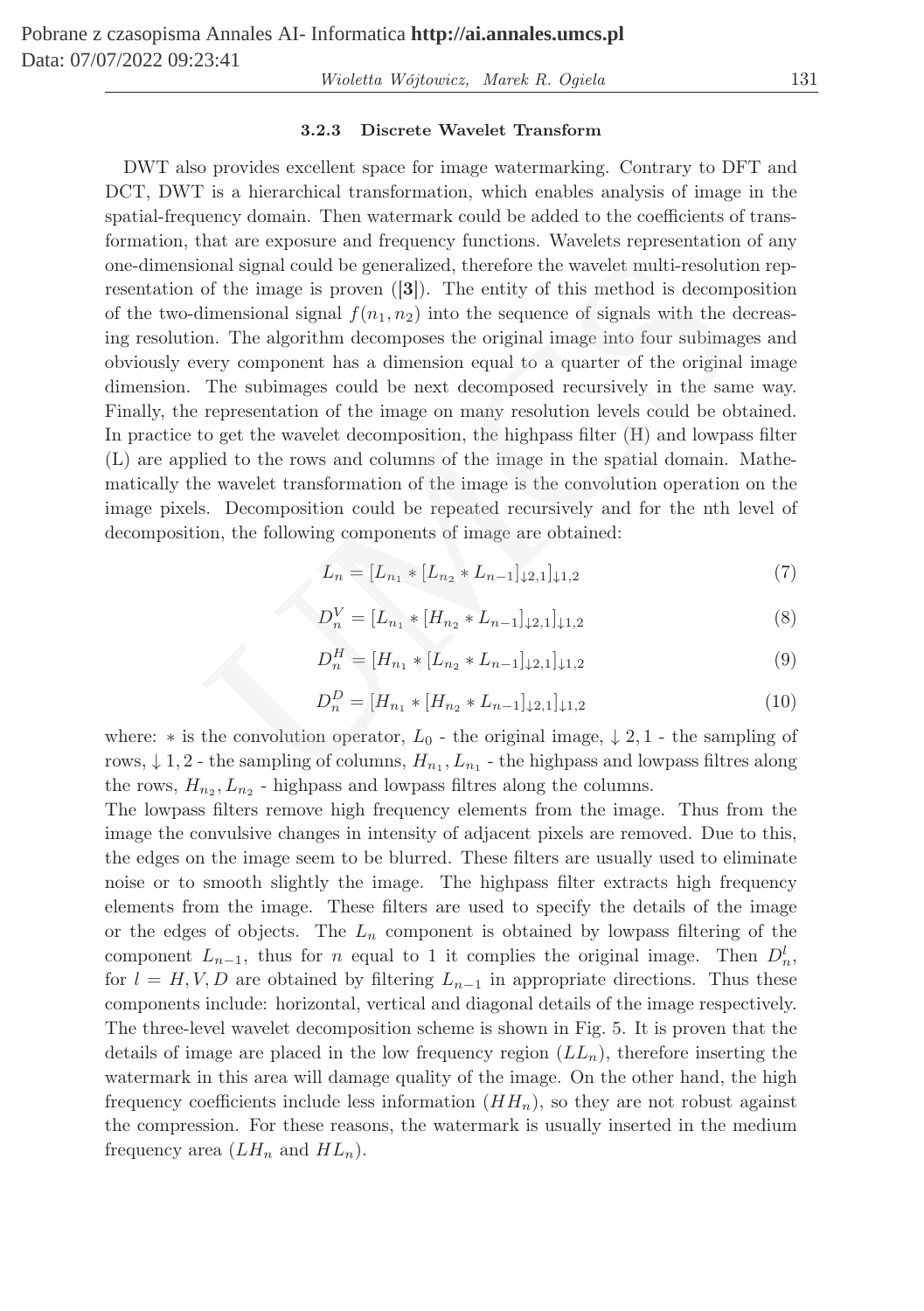132 Security issues on digital watermarking algorithms



Fig. 5. Multiscale decomposition of the "Lena" image, ([3]).

# 4 A survey of current watermarking techniques in the frequency domain

The copyright of still images is currently studied in the majority of publications in the field of watermarking. Based on several recent publications related to this issue, this section discusses three actual algorithms for data embedding in digital still images. These methods proceeded from combination of wavelets and other transforms to improve robustness, imperceptibility and security of watermarking schemes.  $\begin{tabular}{|c|c|} \hline & \multicolumn{1}{c}{\textbf{\emph{F}}}\\ \hline \end{tabular} \hline \begin{tabular}{|c|c|} \hline & \multicolumn{1}{c}{\textbf{\emph{F}}}\\ \hline \end{tabular} \hline \begin{tabular}{|c|c|} \hline & \multicolumn{1}{c}{\textbf{\emph{F}}}\\ \hline \end{tabular} \hline \begin{tabular}{|c|c|} \hline & \multicolumn{1}{c}{\textbf{\emph{F}}}\\ \hline \end{tabular} \hline \begin{tabular}{|c|c|} \hline \end{tabular} \hline \begin{tabular}{|c$ 

Manoochehr, Pourghassem i Shahgholian in [4] suggest the method based on the combination of DWT and Fourier-Mellin Transform. The proposed algorithm is evaluated in various logos and images watermarks. The embedding procedure starts with computation DWT of the cover image and the watermark. After one-level decomposition the horizontal or vertical subband (the region of medium frequency) is selected from the cover image and from the watermark. Afterwards FMT is applied to both components and finally these subbands are combined. Using the inverse transformations IFMT and IDWT, the watermarked image can be obtained. The described algorithm



Fig. 6. Original image (a), logo (b), watermarked image (c), ([4]).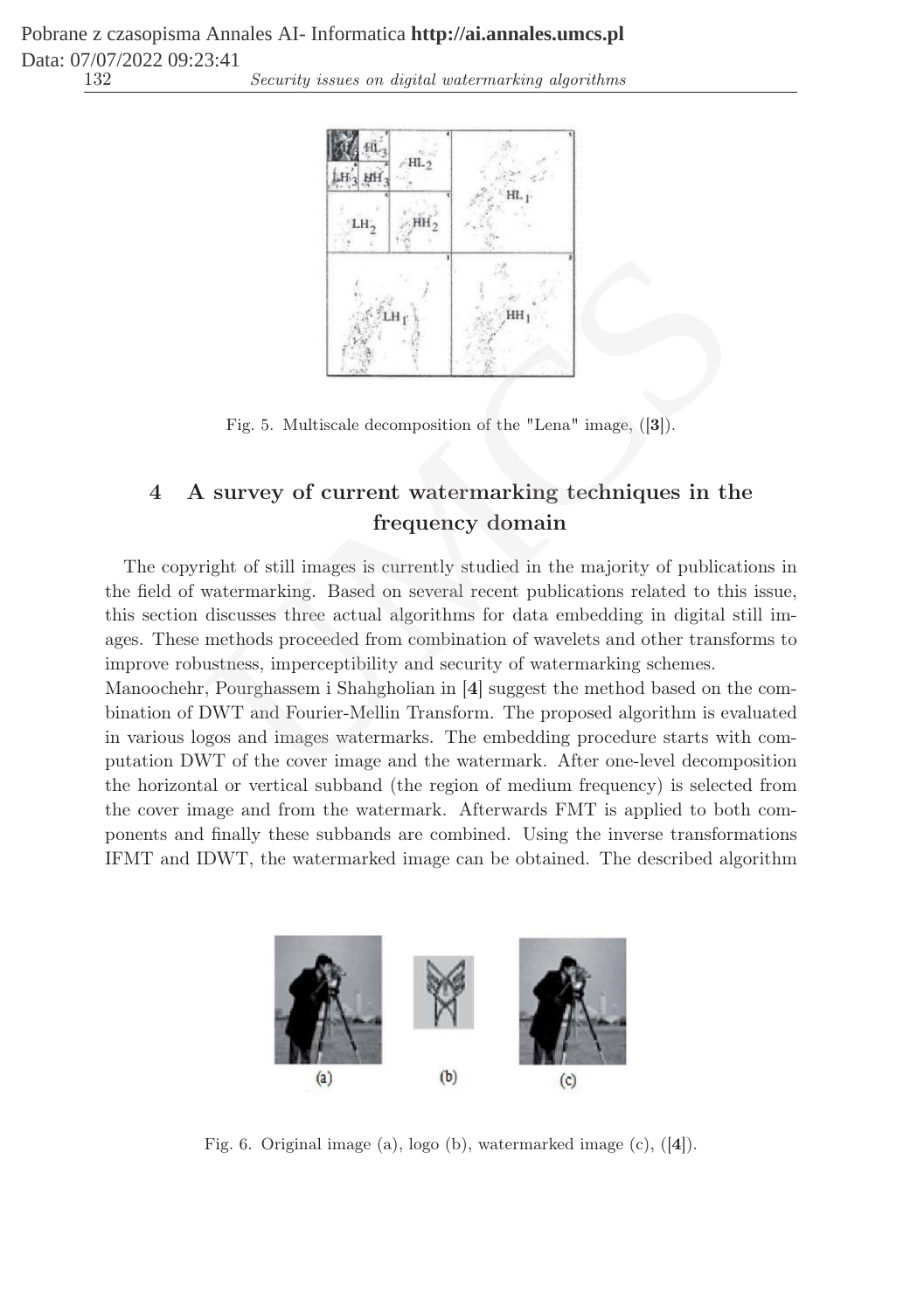Wioletta Wójtowicz, Marek R. Ogiela 133

is tested on various families of waves and in most cases there is no difference between the original image and the watermarked one. The influences of attacks like rotation, noise, low pass filtering, brightness decrease, brightness increase, resizing are measured on the watermarked image. It seems that DWT is robust against the noise attack and FMT is robust against the geometrical transformations, therefore the robustness of watermarked image against the mist of attacks is improved by combination of these two transforms (Fig. 6).

In [6] there was proposed the blind watermarking algorithm based on DCT and DWT. To evaluate this method the host grey scale image and the binary image as the watermark are used. To ensure the security of scheme, the watermark is three times Arnold scrambled before embedding and the number of scrambling is used as the key  $k_1$ . Algorithm starts with the three level wavelet decomposition of original image and selection of  $LL_3$  component for further analysis. Afterwards the selected subband is divided into 8 ∗ 8 non overlapping blocks. Then DCT is performed on each block and the transformation coefficients are obtained. In the next step the medium frequency coefficients are selected to embed the watermark as the following method. If the values of watermark bits are equal to 0, the values of pseudorandom sequence  $X_t$ , generated by the key  $k_2$  are added to the medium frequency coefficients. In the opposite case, the medium frequency coefficients are not changed. To obtain the watermarked image for each block, IDCT is performed to reconstruct  $LL_3$ , then IDWT is used three times to obtain the watermarked image. In order to validate the effectiveness and Each image against the mist of attacks is improved by combination of<br>ms (Fig. 6).<br>The was proposed the blind watermarking algorithm based on DC<br>valuate this method the host grey scale image and the binary in<br>ark are used.



Fig. 7. Original image (a), watermark (b), watermarked image (c), extracted watermark  $(d)$ ,  $([6])$ .

robustness of the proposed method, there are carried out a series of image attacks on the watermarked image. The performance of algorithm against the common attacks such as Gaussian noise, JPEG compression and cropping is satisfactory, but when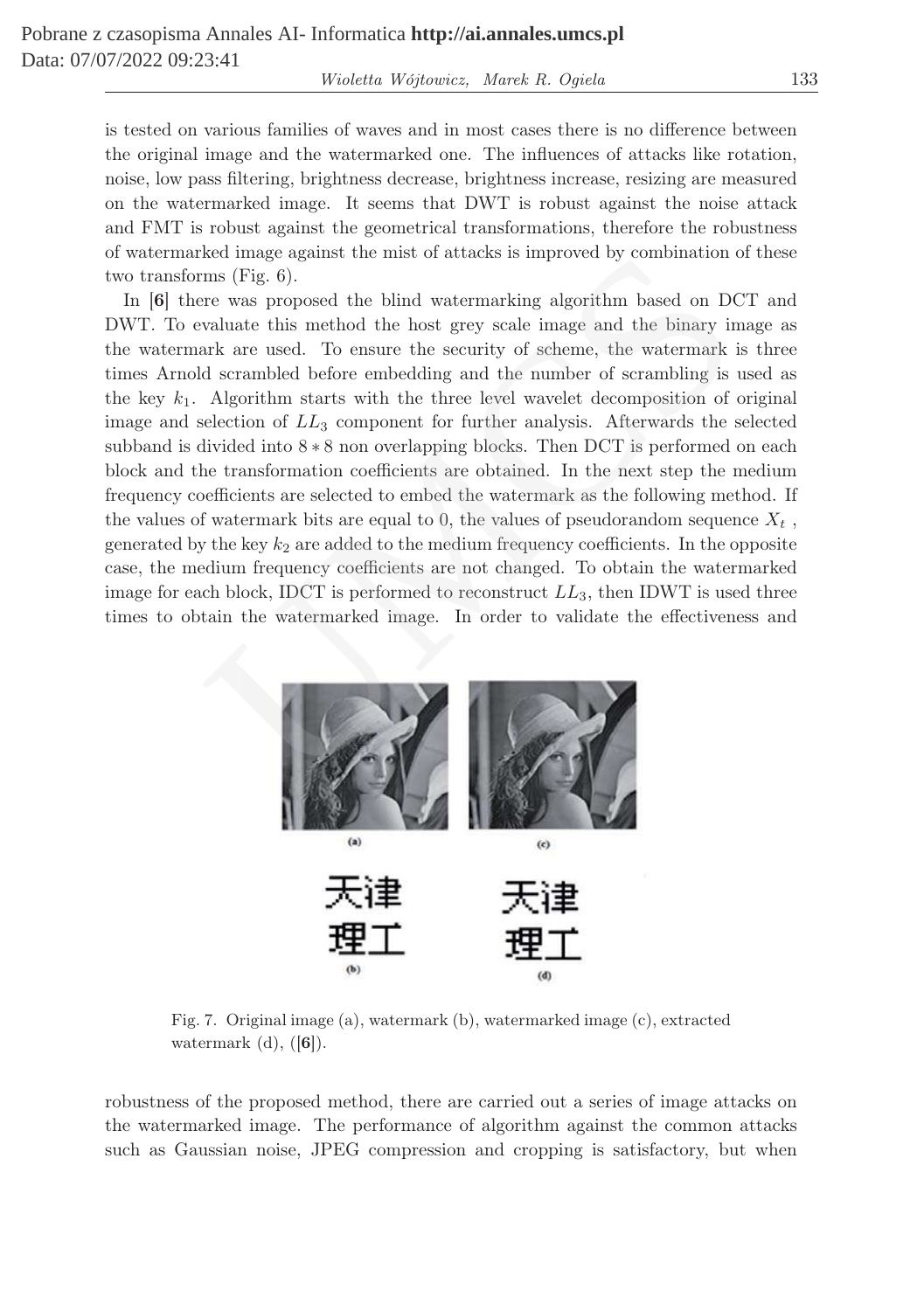the watermarked image is subjected to image scaling attack, the algorithm does not perform very well (Fig. 7).

QiWei Lin, JiSheng and XuFeng Wu propose blind digital image watermarking algorithm based on the multi-strategy  $([7])$ . The described method is combined with the DWT decomposition, spread spectrum technique and Arnold transformation. The multi-strategy technique and the watermark spread spectrum code technique are adopted and several copies of bilevel watermark are interlaced in different resolutions of image in the wavelet domain. Applying the distinct dimensional  $(f_1, f_2, f_3, f_4)$  Arnold transformation to the coefficient of four subband image:  $LH_1, HL_1$  and  $LH_2, HL_2$ we can obtain the spread spectrum code and the secret key  $(f_1, f_2, f_3, f_4)$ . Since the intensity of the embedding watermark is different affecting various resolution layers of the wavelet factor, so in these resolution layers we employ the difference embedding strategy (different watermark embedding intensity factors, pseudo random sequence as a marker). Finally, the secret key, inverse Arnold transform and IDWT are used to obtain the watermarked image.

This quite complex method rises the imperceptibility and the robustness to resist various attacks. The embedding different intensity spread spectrum watermark codes obviously improve imperceptibility. On the other hand, the embedding watermark on different resolution layers of the DWT domain, using different embedding factors or different lengths of the spread spectrum code must rise the robustness of the scheme. Due to the fact that  $LH_2$  and  $HL_2$  are the root from  $LL_1$ , they are located in the lower frequency band and have a smaller size, so the change of their coefficients will have a greater effect on the watermarked image, therefore fewer data can be embedded in  $LH_2$  and  $HL_2$ . On the contrary, in the  $LH_1$  and  $HL_1$  layers, the above mentioned issue can be well settled. As a result, many properties of the watermarking scheme trategy technique and the watermark spread spectrum code technical<br>several copies of bilevel watermark are interlaced in different resolute<br>is wavelet domain. Applying the distinct dimensional ( $f_1$ ,  $f_2$ ,  $f_3$ ,  $f_4$ )



Fig. 8. Watermarked image after clipping (a), original watermark (b), extracted watermark (c), ([7]).

were improved. The robustness of the proposed algorithm (JPEG compression, adding noise, and etc.) as well as the imperceptibility and security of the watermarked images were improved (Fig. 8).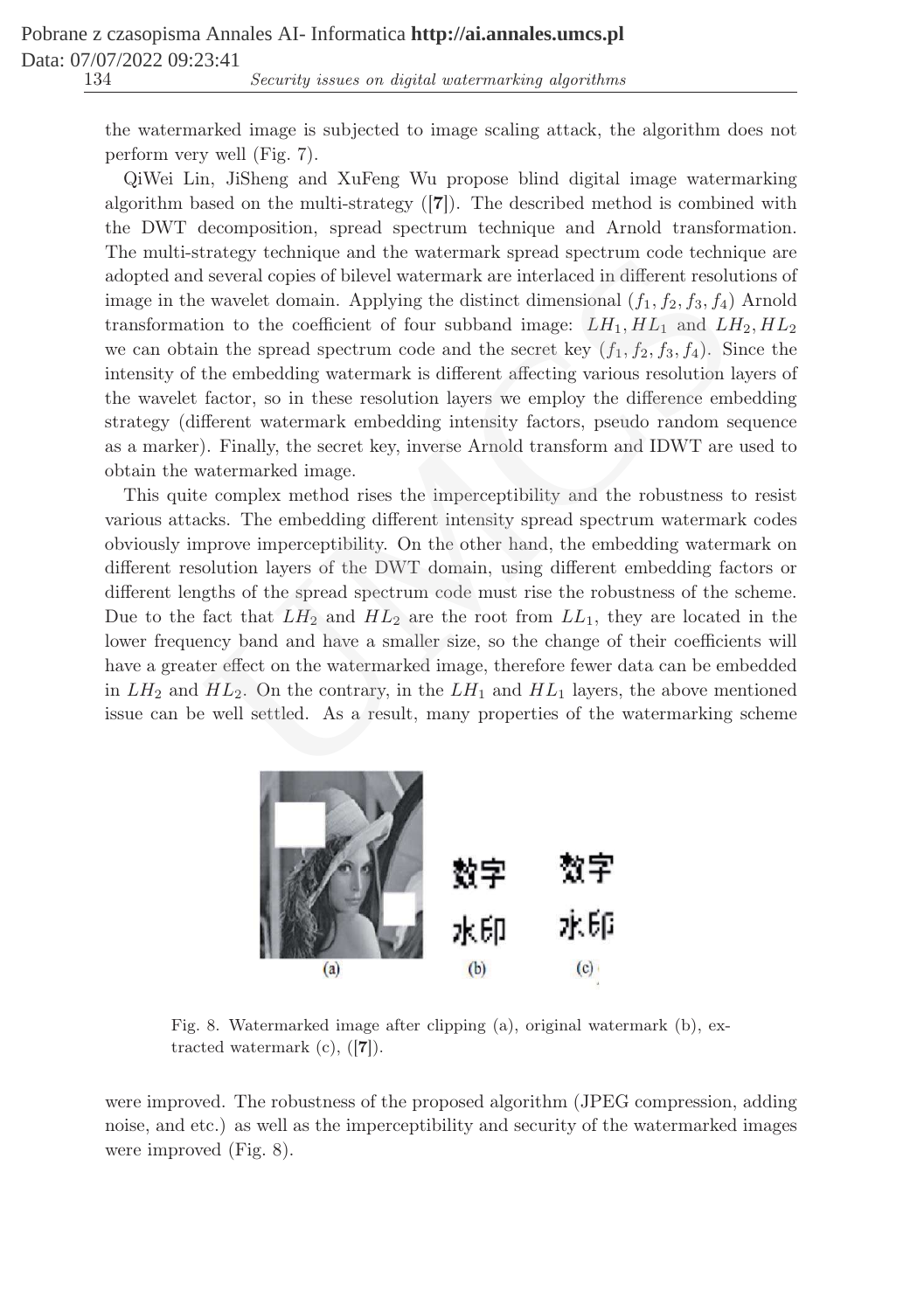## 5 Security of watermarking systems and possible attacks

A digital watermark security refers to the inability of the unauthorized users to modify, remove, detect or estimate the watermark. The aim of an attacker is usually to eliminate, remove or degrade the effectiveness of the watermark, to disable the detector or to attack the concept of the watermarking application. An attack is considered successful if the attacker disrupts any stage of the watermarked life cycle (see Fig. 1). Thus, the content owner and the watermarking software have to ensure that each stage is secured against such manipulations.

Depending on the watermarks applications, their security properties have to fulfill different requirements. In ensuring the ability of watermarking techniques to meet these requirements, it is necessary to identify all possible risks and make some assumptions about the capabilities of the adversary as well. For example, if the adversary knows nothing about the watermarking algorithm, he or she must rely on general knowledge of the weaknesses from which most watermarking algorithms suffer. But in some cases, it is possible for the adversary to obtain more than one watermarked image. The adversary can often exploit this situation to remove watermarks, even when he or she does not know the algorithm (e.g. collusion attacks). Additionally, for the systems that require a very high level of security, it is better to assume that the adversary knows everything about the algorithm except one or more secret keys. Such adversary may be able to find and exploit weaknesses in the detection strategy. Finally, in some cases, we can assume that the adversary has a watermark detector. Then even if the adversary knows nothing about the algorithm, access to a detector gives him or her an advantage in attacking the watermark. The content of the watermarking approach. The detection state is content of the attacker disrupts any stage of the vatermarked life cycle (see ontent owner and the watermarking software have to ensure that each and the wa

An attack can be described as any processing that circumvents the intended purpose of the watermarking technique for a given application. According to this, watermarking attacks include normal processing operations, like image compression, and unintentional destruction of the watermark. These distortions are limited to those that do not produce excessive degradations, since otherwise the transformed object would be unusable. Researchers recognize many types of possible attacks on watermarking schemes, each of them exploits a different stage of the watermarking process. Three broad categories of unauthorized actions are described as follows ([2, 3]).

- (1) Unauthorized embedding There are some cases when the adversary composes and embeds a watermark on his or her own.
	- copy attack the aim of this attack is to copy a watermark from one carrier image to another;
	- ambiguity attack create the appearance that a watermark has been embedded in an image when in fact, no such embedding takes place (the adversary can use this attack to claim ownership of a distributed image);
	- overmarking the operation when the watermark is embedded in an already marked carrier image.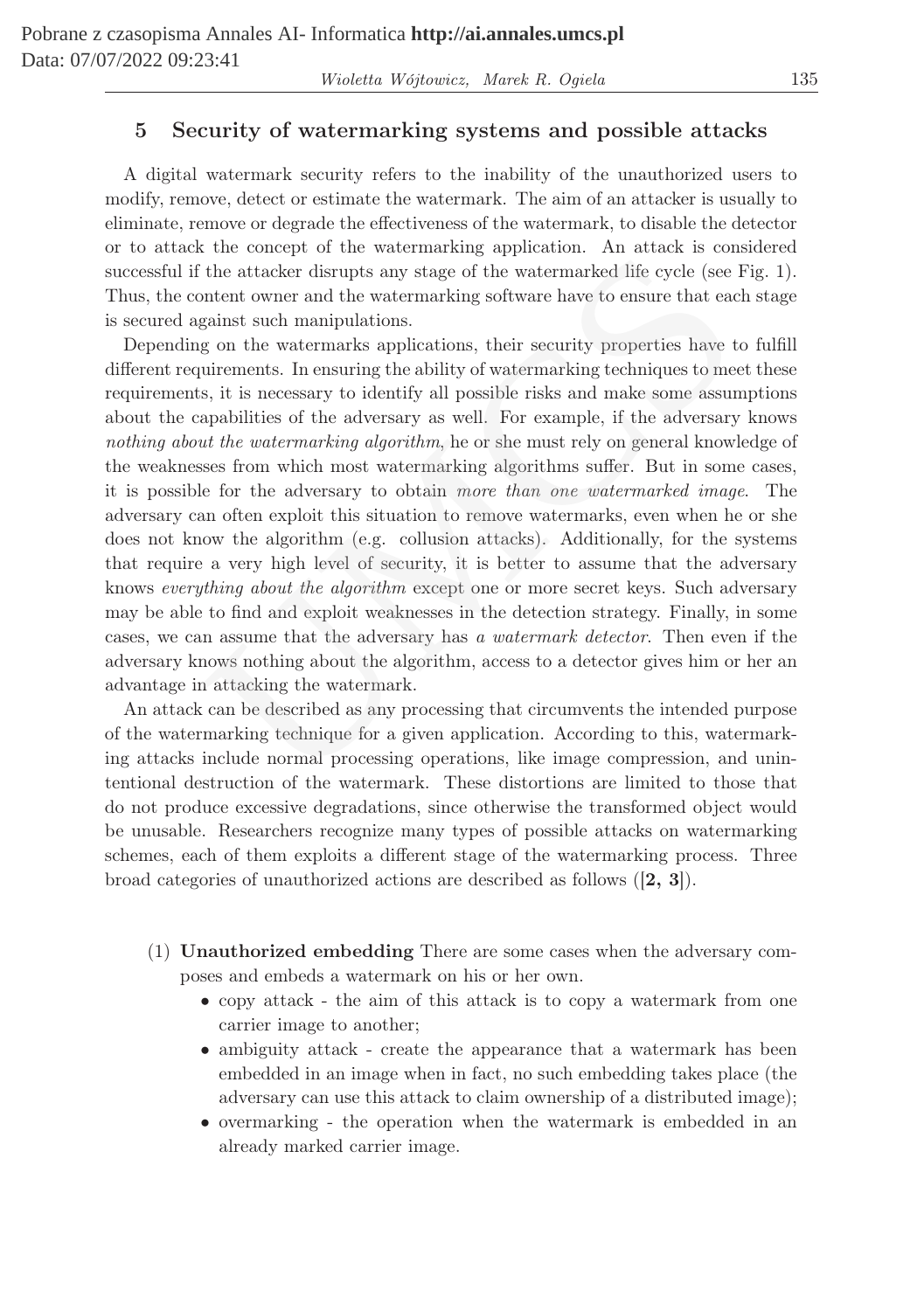- (2) Unauthorized detection In most applications we are primarily concerned with preventing people from actually decoding what a watermark says. But there are some applications, where the adversary might be satisfied with simply knowing whether or not a watermark is present and does not need to know what message the watermark encodes.
	- collusion attacks the attackers can estimate the original image if they have the same work with different watermarks or estimate the watermark if they have different works with the same watermark;
	- oracle attacks the attackers are allowed to detect watermarks (if they have access to a watermark detector), but not remove them.
- (3) Unauthorized removal Security against unauthorized removal is required in all watermarking applications. A watermark is considered removed from an image if it is rendered undetectable. The removal of watermarks represents the most obvious form of attacking a watermark. For a watermark to be secure against unauthorized removal, it must be robust to any process that maintains the fidelity of the image. This process may be a normal process, like compression, in which case we require that a secure watermark be robust. However, it may also be a process unlikely to occur during the normal processing of the image. The most common categories of such pathological distortions are described in the following. • colution attacks - the attackers can estimate the original mage<br>have the same work with different watermarks or estimate the wat<br>if they have different works with the same watermark;<br>• oracle attacks - the attackers are
	- signal processing operations the robustness of the watermark against a wide range of filtering and processing operations is formulated as a necessary feature of the watermarking technology. Robustness against common signal operations such as the addition of noise or localized signal distortions is often achieved by using the spread-spectrum signalling techniques in the design spread spectrum algorithms. Spreading the watermark energy over a large spectrum minimizes the spectral density and this makes such trivial attacks impractical;
	- linear filtering and noise removal linear filtering also can be used by the adversary in an attempt to remove a watermark, e.g. a watermark with significant energy in the high frequencies might be degraded by the application of a low-pass filter;
	- synchronization attacks the examples of simple synchronization distortions include rotation, scaling, and translation for images. More complex distortions include shearing, horizontal reflection, and column or line removal in images. Even more complex distortions are possible, such as nonlinear warping of images.
	- scrambling attacks the type of scrambling can be a simple sample permutation or a more sophisticated pseudo-random scrambling of the pixels values. The degree of necessary scrambling depends on the detection strategy. The only constraint is that the scrambling is invertible or near invertible. The scrambling is simply the subdivision of the image into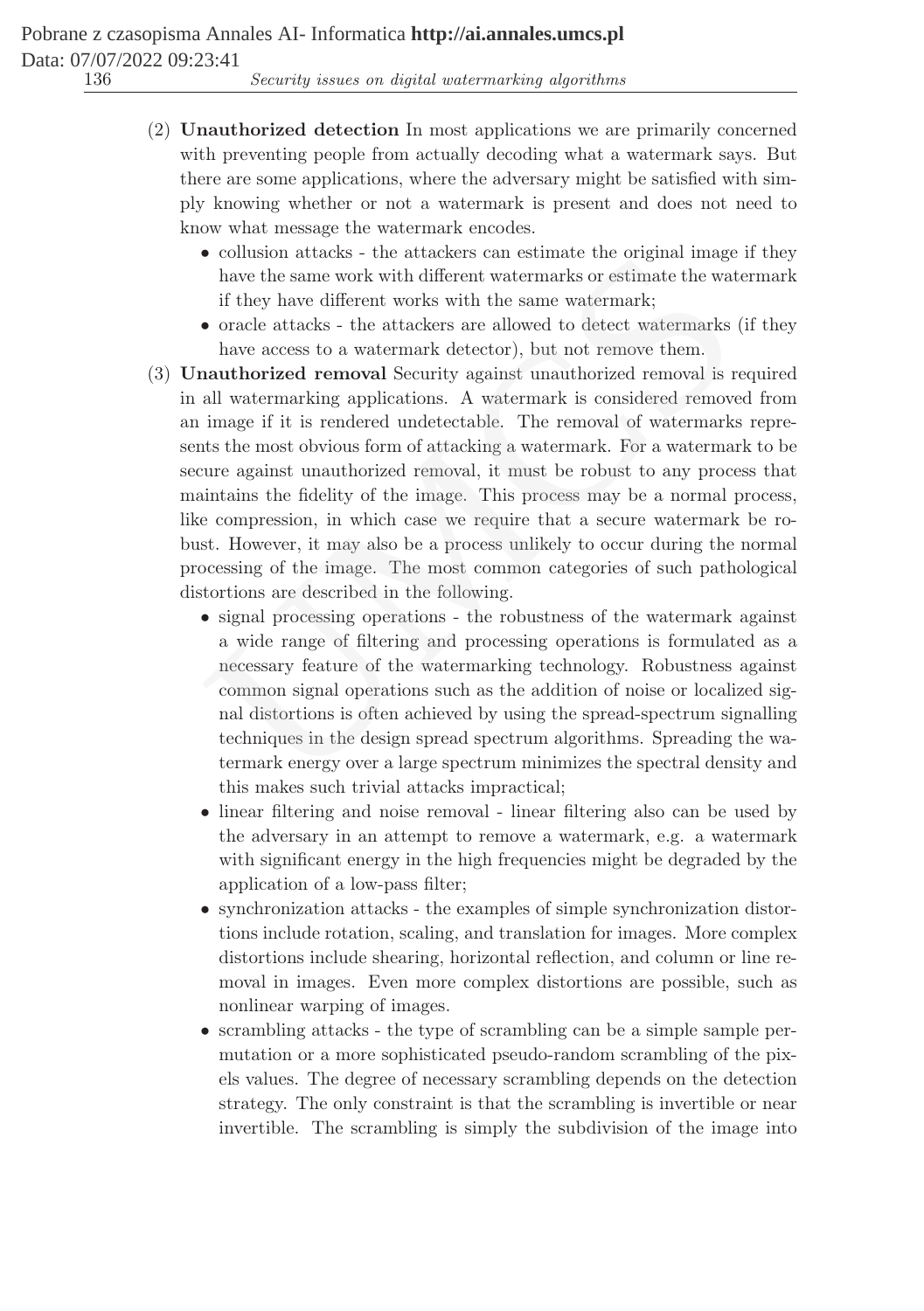subimages, and the descrambling is accomplished by the web browser itself.

The performance of attacks depends also on the type of the cover image and the embedded watermark. The most popular robust watermarks are noise watermark (e.g. Fig. 2), logo watermark (e.g. Fig. 6) and message watermark (which is included in the text).

For the developer of the watermarking algorithm, it is essential to begin with identifying the security requirements and judging the usability of the watermarking technology. The variety of cover image type, watermark style, embedding technique and application of the system carries the attacks performance over. The experimental results of the algorithms taken from  $\begin{bmatrix}4\end{bmatrix}$  and  $\begin{bmatrix}6\end{bmatrix}$ , which were presented in section 4, could set an example of possible scenarios. In [4], where the logo watermark was embedded in the gray scale image, the method was based on the FMT and DWT fusion, whereas in [6] forthe bi-level image as the watermark and the gray scale cover image, the DCT and DWT combination algorithm was used. To demonstrate the robustness of the proposed algorithms, the effects of image distortions on the normalized correlation between the original and extracted watermark (NCC, [4]) were investigated. In both cases the proposed methods have major advantage over their traditional versions. Hoper of the watermarking algorithm, it is essential to begin with ide<br>
requirements and judging the usability of the watermarking tech<br>
of cover image type, watermark style, embedding technique and app<br>
m carries the att

| Attack                        | The lena test image |                                          |                                  | <b>Attack</b>                | <b>FMT+DFT</b> | <b>FMT+DWT</b> |
|-------------------------------|---------------------|------------------------------------------|----------------------------------|------------------------------|----------------|----------------|
|                               | PSNR                | $NC$ (traditi<br>onal<br><i>method</i> ) | $NC$ (the<br>proposed<br>method) | Rotate30                     | 0.8576         | 0.9912         |
|                               |                     |                                          |                                  | Rotate <sub>90</sub>         | 0.8224         | 0.9913         |
| No Attack                     | 37.29               | 0.9951                                   |                                  | 5x5 Gaussian Filtering       | 0.9638         | 0.9913         |
| Gaussian                      | 21.53               | 0.9473                                   | 0.9684                           | $(var=2)$                    |                |                |
| Noise(10%)<br>Salt and Pepper |                     |                                          |                                  | Gaussian noise (var=2)       | 0.9554         | 0.9908         |
| Noise(10%)                    | 20.36               | 0.8193                                   | 0.9856                           | Equalization<br>Histogram    | 0.9554         | 0.9915         |
| $JPEG(OF=75)$                 | 32.74               | 0.9902                                   | 0.9963                           | Increase Brightness $(+0.5)$ | 0.9546         | 0.9917         |
| Cropping(S=20%)               | 15.32               | 0.9551                                   | 0.9712                           | Decrease Brightness(-0.5)    | 0.8430         | 0.9917         |
| Rotation(1° in                | 29.98               |                                          | <b>Construction Card</b>         | Resize $(0.5)$               | 1.0000         | 0.9915         |
| clockwise)                    |                     | 0.5098                                   | 0.9213                           | Median filtering $(3x3)$     | 0.9988         | 0.9914         |
| $Scaling(S=50\%)$             | 18.59               | 0.8350                                   | 0.5176                           | Contrast                     | 0.9561         | 0.9912         |

Fig. 9. Results of the robustness against various attacks for the FMT–  $DWT([4])$  and DCT-DWT algorithms,  $([6])$ .

The results from Fig. 9 are elaborated in right papers, but with regard to them and, in fact, to many others mentioned in this and previous sections on watermarking issues, we will draw some conclusions. Having knowledge of the underlying algorithm enables the attacker to design an attack, specific for an algorithm or a class of algorithms by finding and exploiting their weaknesses. This, in turn, enables experts to examine and validate the techniques or to publish potential security flaws. To follow the considerations of attacks on watermarking systems, a few general rules should be pointed out to:

(1) The influences of most common degradation attacks like additive noise and cropping can be minimized by spreading the watermark over the dimensions where this attack takes place. The transform domain techniques are useful in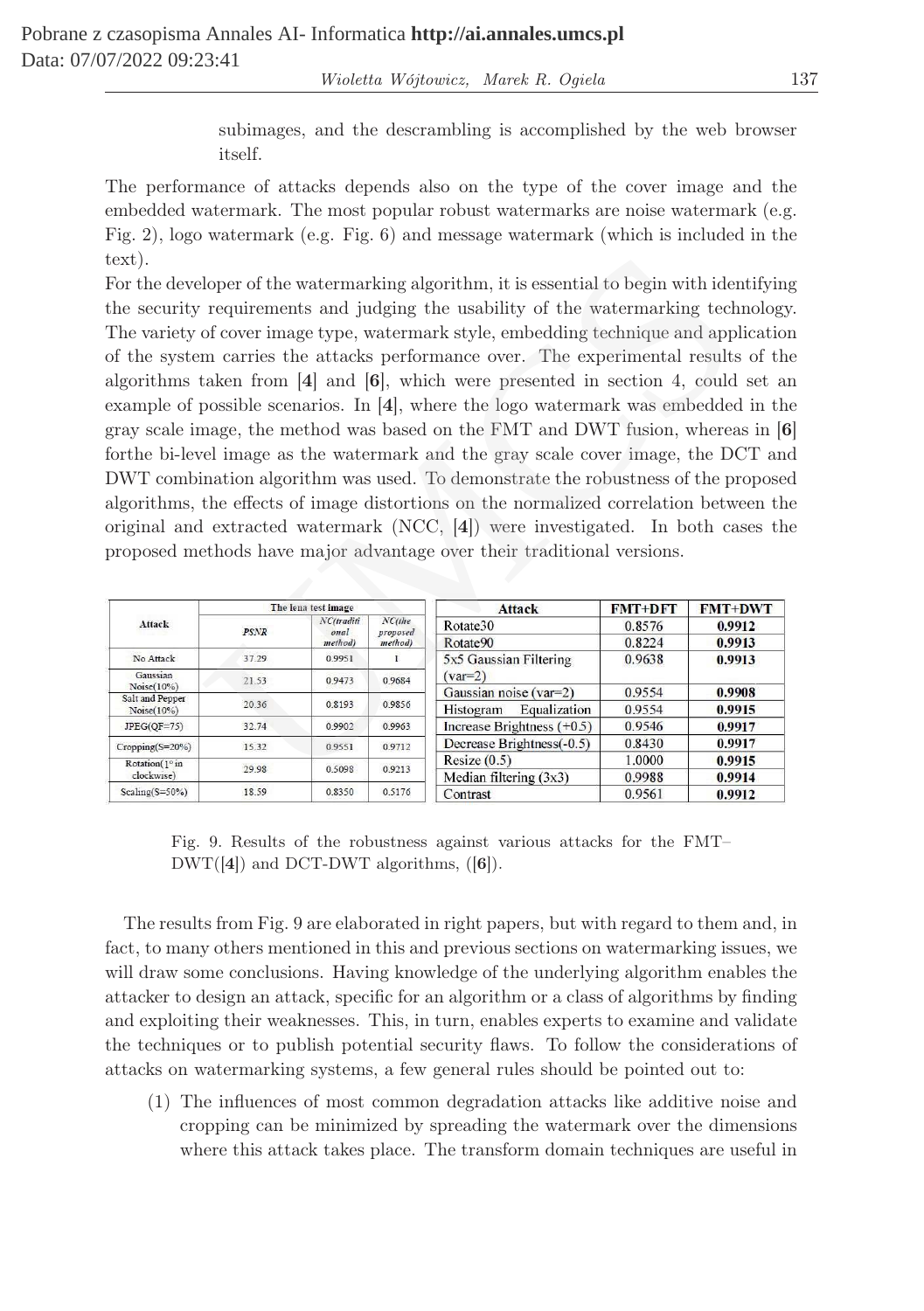this case to spread the information all over the image so that, if possible, any remaining part could include enough information for the watermark recovery.

- (2) The experiment results show that for the group of filtering and smoothing attacks, the robustness of watermark could be ensured due to embedding watermarks mid-range frequencies in the transform domain because these regions are less affected by such operations than others.
- (3) Despite the fact that compression is generally an unintentional attack, very often appears in multimedia applications and its effects should be avoided as well. It is usually advisable to perform the watermark insertion task in the same domain where the compression takes place. For instance, the DCT domain image watermarking is more robust to the JPEG compression than the spatial-domain watermarking.
- (4) Regarding the rotation and scaling attacks, it is proposed to use some rotation and scaling-invariant transforms (such as the Fourier-Mellin Transform, [4]) but one should be aware that this transformation dramatically reduces the capacity for message hiding.

# 6 Conclusions

This paper discusses the most important watermarking security issues. Based on several key points of watermarking in still images, a wide range of techniques has been presented. In general, invisible watermarks serve as tools for digital copyright protection, but it is not the only usage. As presented, there are various general scenarios to which watermarking may be applied. Due to the variety of aimed applications, the watermarks may have different properties, but in most cases the trade-off between imperceptibility and robustness must be gained. The great part of the paper was devoted to the analysis of two watermarking domains: the spatial domain and the frequency domain. Some practical examples of algorithms are also presented. Due to the numerous advantages of watermarking in the frequency domain, the most popular transformations: DFT, DCT and DWT were marked. Then three actual and effective watermarking algorithms were presented. Each of them arose as a combination of DWT and other techniques to improve robustness and imperceptibility of the proposed methods. Finally, the security of designed schemes and the types of possible attacks were also discussed. In many cases, the problems of unauthorized embedding and detection are directly analogous to the problems studied in cryptography. Although the analogy between the watermarking and the cryptography is useful to counter unauthorized embedding and decoding, its utility is not clear in the case of unauthorized removal. Thus, when the adversary is neither authorized to embed nor to decode, we turn to spread the spectrum techniques, rather than the cryptographic ones, to prevent unauthorized removal. repose are less arrected by such operations than others.<br>
Signite the fact that compression is generally an uniterational attacem appears in multimedia applications and its effects should be ivell. It is usually advisable